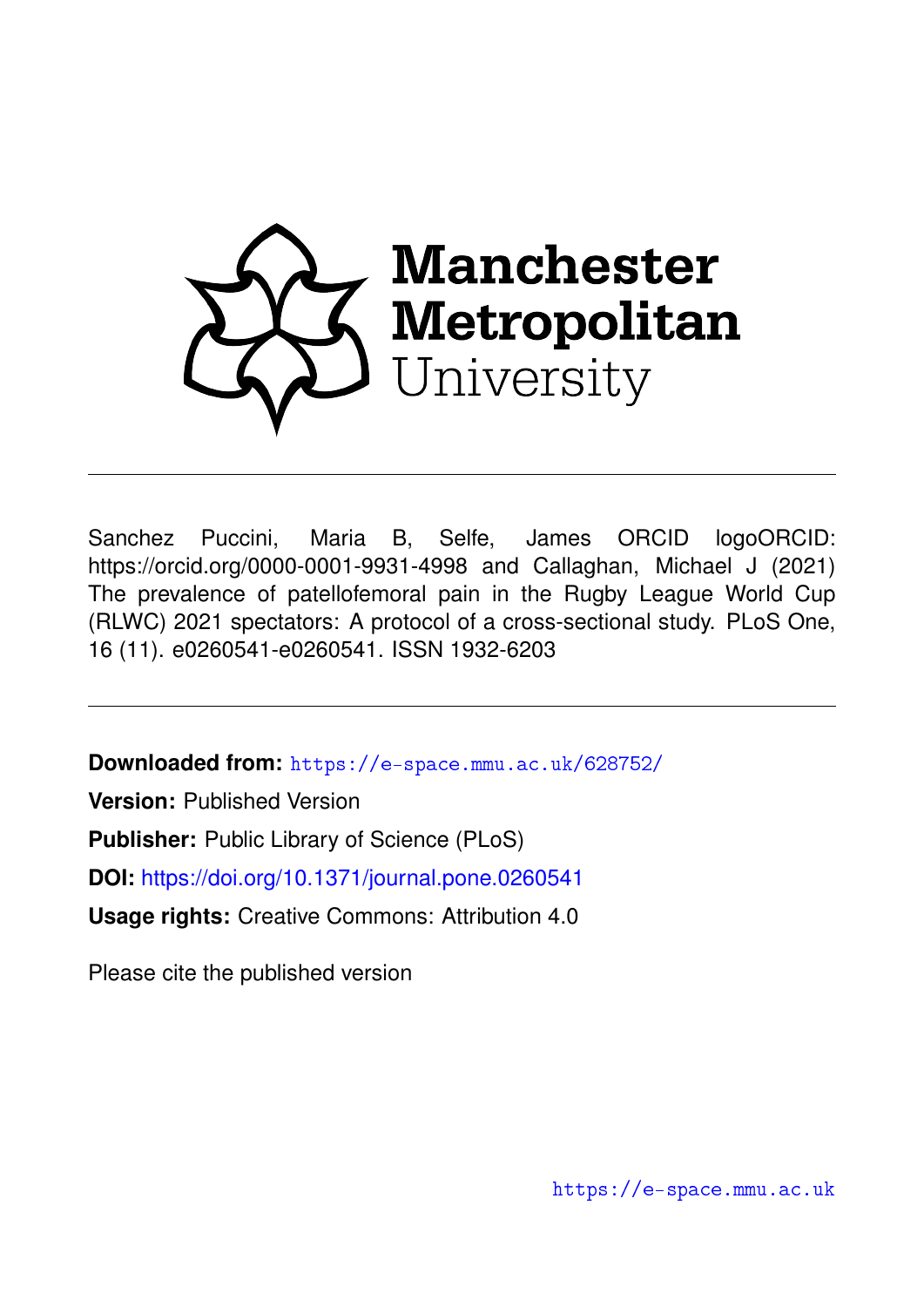

## **OPEN ACCESS**

**Citation:** Sánchez MB, Selfe J, Callaghan MJ (2021) The prevalence of patellofemoral pain in the Rugby League World Cup (RLWC) 2021 spectators: A protocol of a cross-sectional study. PLoS ONE 16(11): e0260541. [https://doi.](https://doi.org/10.1371/journal.pone.0260541) [org/10.1371/journal.pone.0260541](https://doi.org/10.1371/journal.pone.0260541)

**Editor:** Sinan Kardeş, Istanbul University Istanbul Faculty of Medicine: Istanbul Universitesi Istanbul Tip Fakultesi, TURKEY

**Received:** May 12, 2021

**Accepted:** November 11, 2021

**Published:** November 24, 2021

**Copyright:** © 2021 Sánchez et al. This is an open access article distributed under the terms of the Creative Commons [Attribution](http://creativecommons.org/licenses/by/4.0/) License, which permits unrestricted use, distribution, and reproduction in any medium, provided the original author and source are credited.

**Funding:** The author(s) received no specific funding for this work.

**Competing interests:** The authors have declared that no competing interests exist.

<span id="page-1-0"></span>STUDY PROTOCOL

# The prevalence of patellofemoral pain in the Rugby League World Cup (RLWC) 2021 spectators: A protocol of a crosssectional study

## $\text{María B. Sánchez}^{\bigcirc}$ , James Selfe<sup>©</sup>, Michael J. Callaghan<sup>©</sup>

Health Professions Department, Manchester Metropolitan University, Manchester, United Kingdom

☯ These authors contributed equally to this work.

\* SNAPPS.Project@mmu.ac.uk

## Abstract

Patellofemoral pain (PFP) can cause significant pain leading to limitations in societal participation and physical activity. PFP is usually associated with athletes undergoing intensive physical training, or military recruits; but recent evidence shows that PFP is common in the general population. The relationship of PFP with physical activity is not entirely clear. Our aim is to provide a better estimate of the general population prevalence of PFP and to relate this to the level of physical activity, and demographic characteristics. The Survey instrument for Natural history, Aetiology and Prevalence of Patellofemoral pain Studies (SNAPPS) was developed as a PFP screening tool to be used in the community. The electronic version of the SNAPPS (eSNAPPS) has recently been validated and was used to survey attendees at mass-participation running events. We will use an electronic survey to collect data from a sample of 1100 Rugby League World Cup spectators. The survey will have four sections: i) general and demographic; ii) knee pain (eSNAPPS); iii) level of physical activity; and iv) quality of life in relation to knee pain. The primary analytic approach will be descriptive of PFP prevalence. Secondary analyses will explore the relationships of the presence of PFP and the other variables. We will disseminate this work by publication of peer-reviewed papers in scientific journals, presentations at scientific conferences, and on the dedicated SNAPPS website <https://www.snappspfp.com/>.

## **Introduction**

Patellofemoral pain (PFP) is reported to be a common condition that causes significant pain around the knee joint and patella area that mostly affects young adults, limiting their physical activity and social participation, with 74% reducing or stopping sport participation due to symptoms [\[1\]](#page-7-0). Prevalence estimates of PFP vary widely and range between 15% and 45% [\[2](#page-7-0), [3](#page-7-0)]; but the annual incidence and accurate prevalence of PFP are unknown.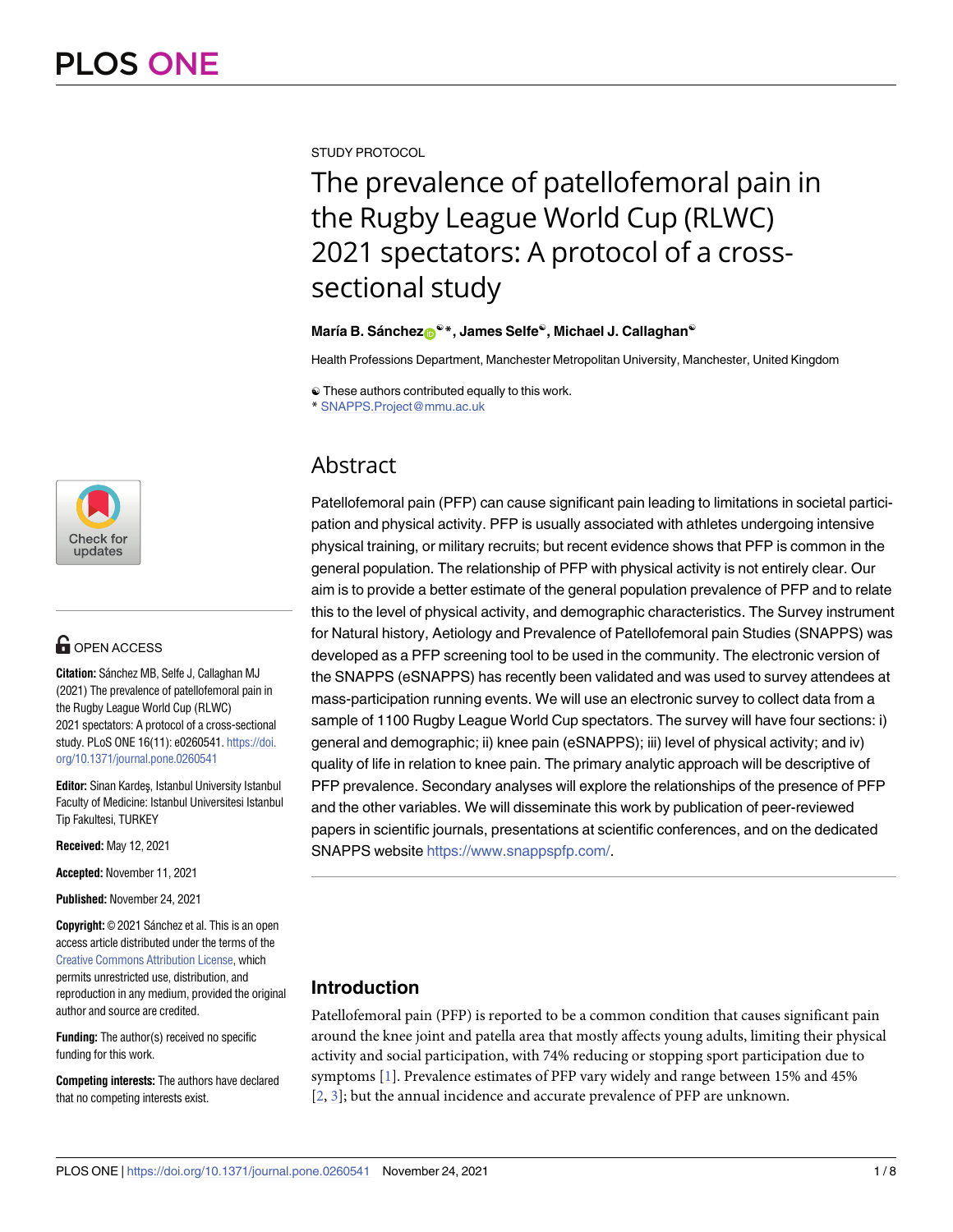<span id="page-2-0"></span>The pathology of this disorder is not clearly understood and numerous tissue based structural and clinical models to explain the disorder have been developed [[4\]](#page-7-0). The structures most likely to generate patellofemoral pain are the anterior synovium, infrapatellar fat pad, subchondral bone, and medial or lateral retinaculae [\[5](#page-7-0)]. Stress on any or all of these patellofemoral joint structures may lead to pain, and is usually aggravated by at least one activity that loads the patellofemoral joint during weight bearing on a flexed knee. Previously, it was thought that PFP was a condition affecting athletes undergoing intensive physical training, or military recruits; but there is growing evidence that PFP is common in the general population [\[2\]](#page-7-0). However, the relationship of PFP with physical activity is not entirely clear. Some authors report that knee problems in young adults appeared to be associated with high levels of physical activity [[6\]](#page-7-0), while others have found that physical activity may not have a detrimental effect on the knee joint but may be beneficial to joint health [[7\]](#page-7-0).

The diagnosis of PFP has historically been based on a detailed subjective and objective clinical assessment, with pain on a number of special tests including the patellofemoral compression test, palpation of the patella and pain on resisted extension [[3](#page-7-0)]. However, PFP tends to be diagnosed by first excluding other knee conditions [[8](#page-7-0)], such as traumatic knee injuries, and overuse injuries including, iliotibial band friction syndrome and jumper's knee [[9](#page-7-0), [10](#page-7-0)]. Clinical assessment in large cohort studies are costly and inconvenient to participants [\[8](#page-7-0)], making the diagnosis and identification of the true prevalence a more complicated task. Dey et al [\[8](#page-7-0)] developed and validated a self-reported questionnaire [Survey instrument for Natural history, Aetiology and Prevalence of Patellofemoral pain Studies, SNAPPS, [https://www.snappspfp.com/](https://www.snappspfp.com/questionnaire) [questionnaire\)](https://www.snappspfp.com/questionnaire) to overcome these limitations and to identify people with PFP between the ages of 18 and 40 in the community and distinguish them from those suffering from other knee (pain) (OKP) conditions. This instrument was validated against the reference standard of clinical testing for PFP diagnosis showing good agreement with a Cohens Kappa of 0.74 (95% CI 0.52–0.91) [\[8\]](#page-7-0). SNAPPS has been translated into 10 other languages [\(https://www.snappspfp.](https://www.snappspfp.com/questionnaire) [com/questionnaire\)](https://www.snappspfp.com/questionnaire) and used to collect data in a number of international studies. Recently an electronic version of the SNAPPS tool (eSNAPPS), has also been developed and has been validated (ICC: 0.99, *<*0.0001) [[11](#page-7-0)]. Yusuf et al. [[11](#page-7-0)] used the eSNAPPS to estimate the prevalence of PFP within individuals who attended mass-participation running events. This study [[11\]](#page-7-0) collected 1080 responses from an opportunistic sample, but did not include information about each participant's level and type of physical activity that could help clarify the PFP-physical activity relationship.

Yusuf et al.'s study [\[11\]](#page-7-0) was the largest study in UK evaluating the occurrence of PFP within a sample of general population and the second largest in the world. This study, however, was based on an opportunistic sample, making the characteristics of those participants inappropriate for the generalisation of the findings [[11](#page-7-0)]. Furthermore, age and sex of the participants were the only demographic data collected, which represents an important limitation. To obtain a more accurate picture of the prevalence of PFP, other demographic characteristics that might relate to the presence or not of OKP and specifically of PFP need to be recorded.

The study with the largest sample was completed by Xu et al. [[12](#page-8-0)] with 1153 participants. This study assessed the prevalence of PFP in the general population of Chinese young adults (aged 18–40 years) using the SNAPPS as a self-report questionnaire. The authors reported the difference in the prevalence of PFP and other knee pain conditions in males and females, and also in relation to small age group ranges (*<* 20, 20–30, and 31–40 years) as well as body mass index (*<* 18.5, 18.5–24, and *>* 24). Nevertheless, Xu et al. [\[12\]](#page-8-0) did not include questions to classify the level of physical activity of the participants.

Different tools have been used to measure physical activity and sedentary behaviour in the UK [[13](#page-8-0)]. As part of the Health Survey for England, 2018 [[14](#page-8-0)] information about the level of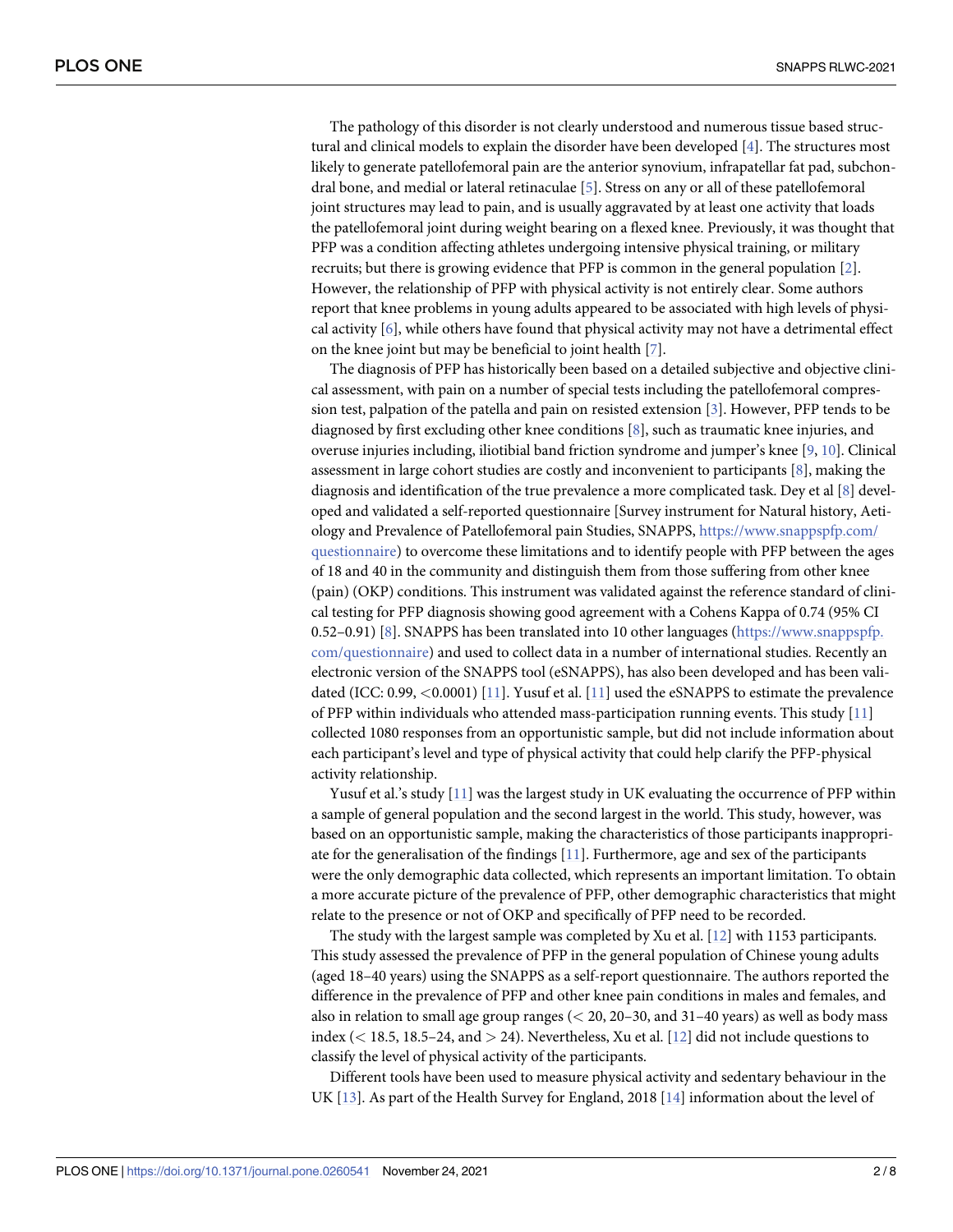<span id="page-3-0"></span>physical activity of adults was collected using the International Physical Activity Questionnaire (IPAQ). The IPAQ defines activity levels based on the self-reported amount of physical activity performed in a week: people who do less than 30 minutes of moderate or vigorous activity a week are classified as "inactive", whereas people who do more than 30 minutes of moderate or vigorous activity a week are classified as "active". In 2018, it was reported that 27% of adults in England were classified as "inactive" [[14](#page-8-0)]. The IPAQ questionnaire, both in short and long forms, has shown very good repeatability (Spearman correlation coefficient 0.8) and a fair to moderate agreement when compared against accelerometers ( $p = 0.3$ , 95% CI 0.23–0.36) [[15](#page-8-0)]. Although there is a clear relationship between low levels of physical activity and cardiovascular diseases, there is still no clarity about the direct relationship between the level of physical activity and the presence of PFP/OKP.

Since 2013 the Rugby League World Cup (RLWC) has been taking place every four years, lasting about one month including all the tournaments (men, women and wheelchair). Since it became a regular tournament, an average of 400,000 people have attended each event. The RLWC 2021 will happen in England, and it is expected to be attended by people from many different countries. Despite the tournament organisers optimism, the tournament had to be postponed for a year and will now be staged at the end of 2022. As with any multinational event, we are anticipating that the fans attending the event will have a varied background (e.g. diverse ethnicity, demographics, physical activity level). The RLWC-2021 is therefore a unique opportunity to collect a large data set that will help generate a more accurate picture of the PFP prevalence in the general population.

#### **Aims and objectives**

The main aim of this project, is to provide a more accurate representation of the prevalence of PFP/OKP in the general population and to relate this to the level of physical activity, ethnicity, occupation and socioeconomic status. Thus, the specific objectives of the project are:

- 1. to determine the prevalence of PFP/OKP in adult spectators (between 18 and 40 years old) attending the RLWC (estimated as the number of individuals with PFP/OKP divided by the total number of surveyed individuals);
- 2. to determine the relationship between PFP/OKP, or absence of knee pain and the levels of physical activity of the spectators (correlation coefficient of each pain group and the levels of physical activity);
- 3. to identify the relationship of PFP/OKP, or absence of knee pain and different demographic characteristics (correlation coefficient of each pain group and each of the demographic characteristics);
- 4. to describe the relationship of PFP/OKP and the quality of life of the spectators (correlation coefficient of each pain group and the quality of life normalised score).

## **Materials and methods**

## **Ethics**

Ethical approval for this project has been obtained from the Faculty Research Ethics and Governance Committee (FREGC) of the Manchester Metropolitan University (Ref. 32732, approved 21/04/2021).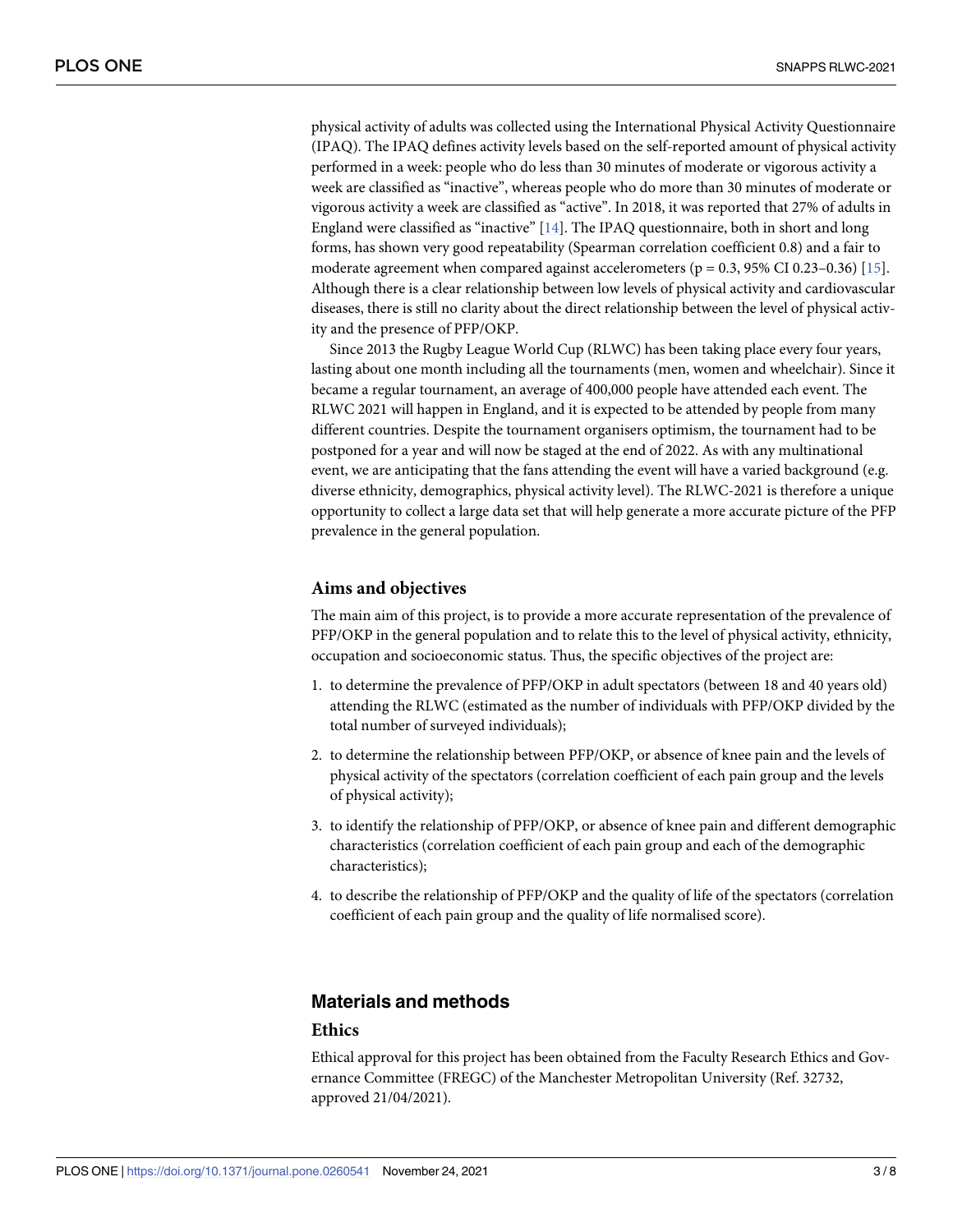<span id="page-4-0"></span>All permissions and clearances will be obtained from the event organisers and any other relevant authorities prior to data collection.

All the face-to-face data collection activities will be performed following relevant government guidance on Covid-19 in force at the time. We will use appropriate PPE if government guidelines require this.

## **Study design and population**

**Design and sample size.** This cross-sectional study will collect data from a minimum sample of 1100 people attending the RLWC-2021. Previous studies with a smaller sample size have suggested that between 17% and 23% of the population in the UK aged 18 to 40 have PFP using the SNAPPS survey  $[8, 11]$  $[8, 11]$  $[8, 11]$ . For an estimate of 23%, the more conservative estimate, we would need at least 1100 participants for a precision of  $\pm$  2.5% with 95% confidence [\[16\]](#page-8-0).

**Settings, participants and eligibility.** This project will be conducted face-to-face using an electronic survey completed using hand-held tablets.

Potential participants will be spectators at matches before they enter the main venue prior to kick off. These participants will be identified by the research team who will be at the venues, roving at queues for turnstiles and at food/drink outlets, or at a project tent. Based on previous experiences, we will target different fixtures in separate venues mainly in the Northwest of England. These could be: Anfield, Liverpool (capacity 53,000); Bolton Stadium (capacity 28,000); Old Trafford, Manchester (capacity 76,000). We will be following all UK government coronavirus guidelines at the time of the event, and data collection activities will be adjusted accordingly.

Participants will be included in the study if they are between 18–40 years old, have the capacity to consent, and can read and understand English.

## **Data collection tool**

Data collection for the project will be carried out using an electronic survey developed using the Jisc Online Survey platform, presented using hand-held tablets. This online survey requires around 10 minutes to be completed.

The following are the sections of the survey:

- 1. general and demographic information will be recorded to obtain an accurate picture of the PFP presence and distribution in RLWC-2021 spectators (S1 [File\)](#page-7-0);
- 2. information about the level of physical activity and participation in sport and exercise events will be collected using the IPAQ (short);
- 3. knee pain information, recorded using eSNAPPS, which asks questions on clinical features, pain on activity, and pain location;
- 4. additional questions about quality of life will be asked in relation to the presence of knee pain (S2 [File\)](#page-7-0).

We will get demographic information and details about the level of physical activity from all the participants. Only participants with knee pain will be asked to complete the eSNAPPS questionnaire and answer the questions about quality of life [\(Fig](#page-5-0) 1).

#### **Data analysis and management**

Specific analyses will be performed to satisfy each of the defined objectives.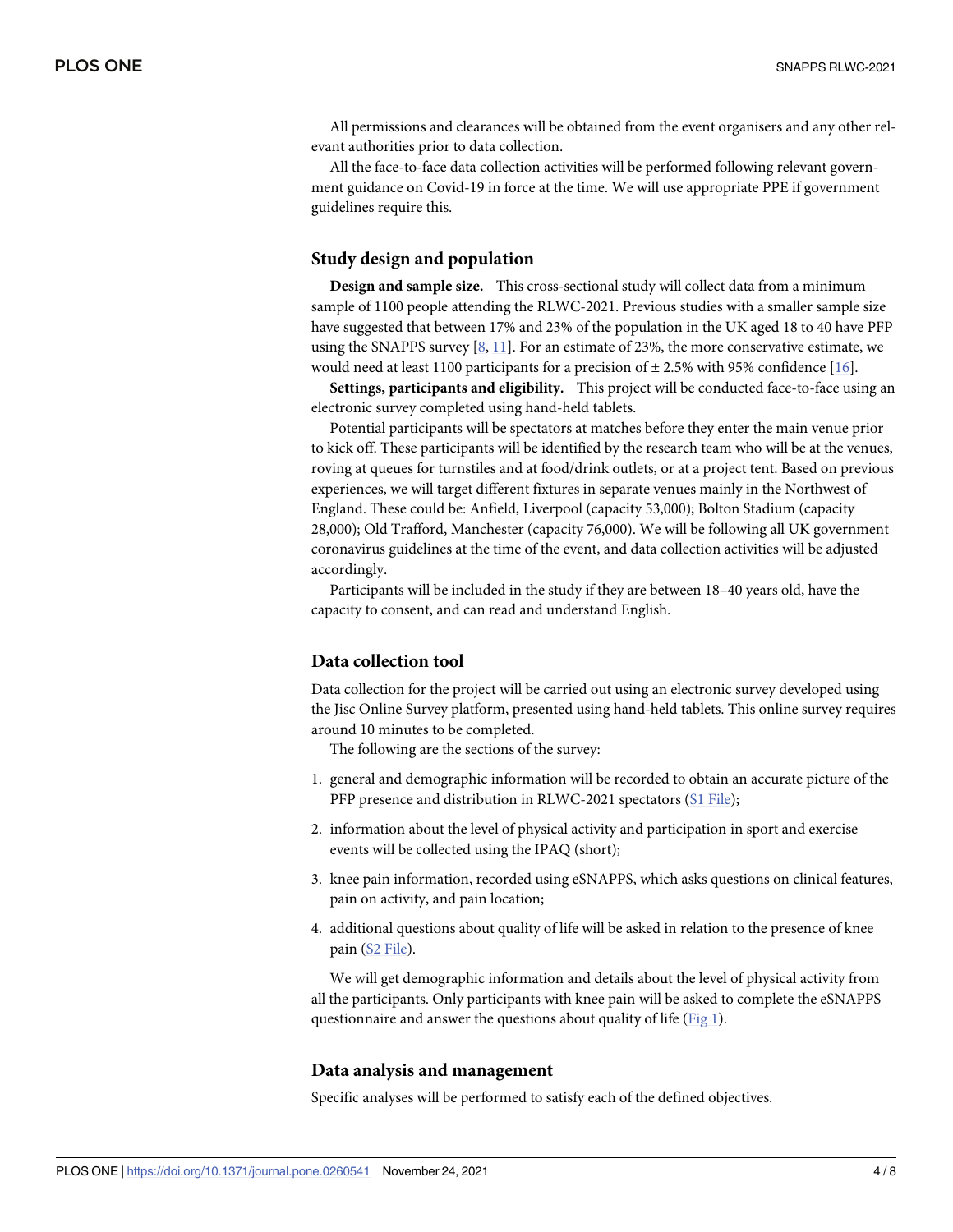<span id="page-5-0"></span>

**[Fig](#page-4-0) 1. Data collection flow chart.** Showing the process for data collection. Acronyms included in the figure: Participant information (PI); International Physical Activity Questionnaire (IPAQ); eSurvey instrument for Natural history, Aetiology and Prevalence of Patellofemoral pain Studies (eSNAPPS).

<https://doi.org/10.1371/journal.pone.0260541.g001>

Firstly, the data about PFP/OKP or absence of knee pain will be analysed considering the following sub-groups: sex, age, body mass index (BMI), level of education, occupation, and socioeconomic status. PFP/OKP will be estimated as the number of individuals with PFP/OKP divided by the total number of surveyed individuals. If the characteristics/numbers of the collected sample allow it, a further analysis looking at the differences in relation to the country of residence of the participants will be included.

Data about PFP/OKP or absence of knee pain will be further analysed as a coefficient correlation in relation to the level of physical activity obtained from the IPAQ scoring. A final analysis will be performed to assess the effect that PFP/OKP has on quality of life; this will be done as a correlation coefficient of each pain group and the quality of life normalised score.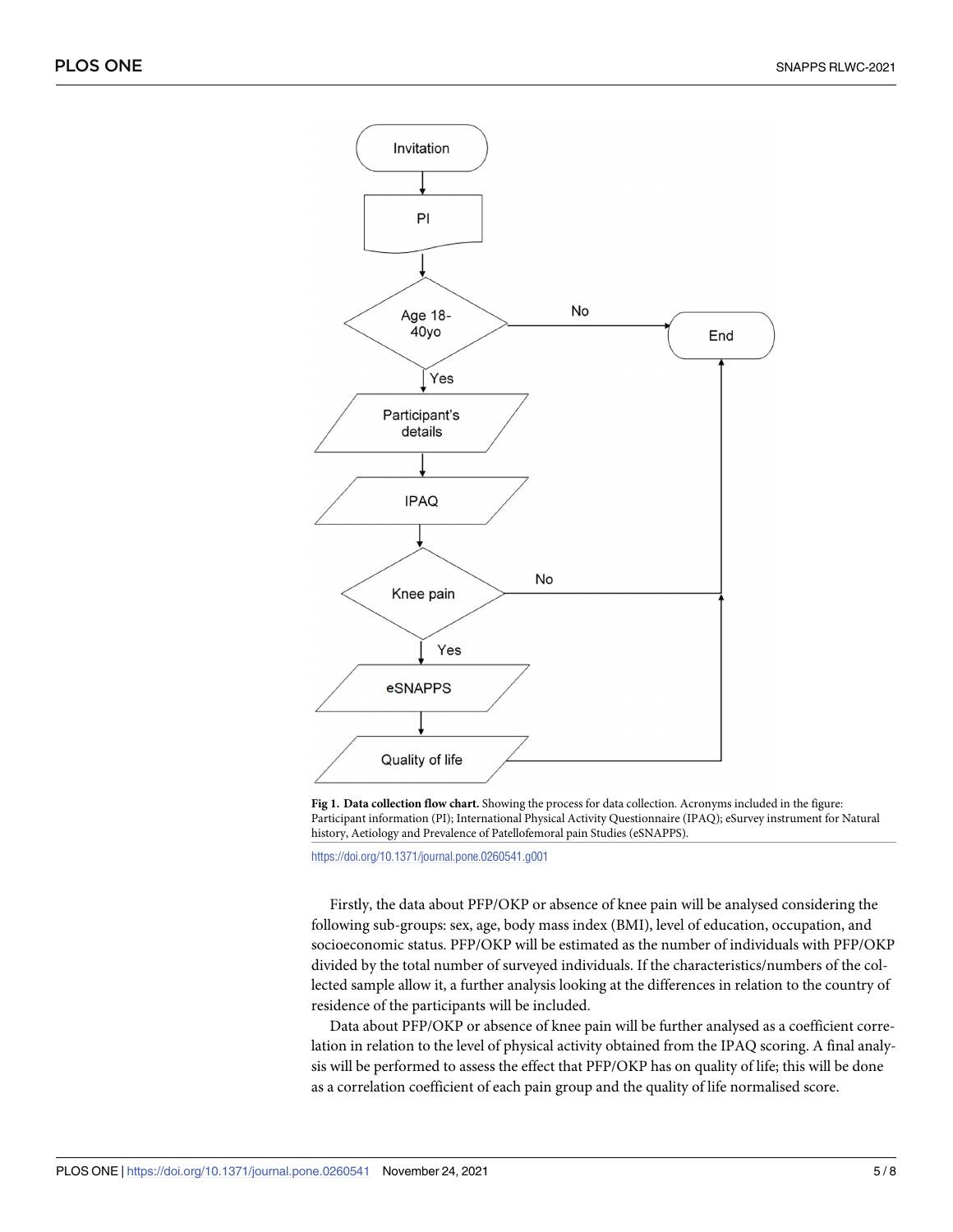<span id="page-6-0"></span>All anonymised data will be uploaded to a cloud-based server for storage. Access to this data repository will be password protected.

Data collected from the survey will be stored on Jisc Online cloud-based servers; this provides data security, minimises storage and transportation considerations and allows easy access. Additionally, data from eSNAPPS does not require data to be entered and processed manually. After data collection, data from the entire survey is retrieved from Jisc Online and downloaded as an Excel file (Microsoft Office, 2016). Data analysis will be performed using a customised R script, which enables automated analysis of large amounts of data.

No identifiable personal data will be collected as part of this study. All the data will be securely stored under an alpha-numeric code.

The research data and associated metadata which substantiate published research findings will be made openly available, no later than the date of first online publication or the end of the research project. The open access repositories where the data will be made available are part of the institutional data repository system.

## **Timeline**

Logistic preparation will take place the two months before the inauguration of the RLWC-2021 tournament. Data collection will take place in October-November 2022 during specific days to be defined. Data analysis, writing up of internal report and potential publications will take place in the following months once the tournament and the data collection has been concluded.

## **Patient and public engagement and involvement**

PPIE members were not explicitly involved in the development of the research questions, design, recruitment or conduct of this study. However, the development of SNAPPS /eSNAPPS and the design of previous similar studies has benefitted from PPIE input and from many years of clinical and research experience of the authors.

## **Dissemination plan**

We will disseminate this work by publication of peer reviewed papers in scientific journals. The results will be reported in line with the "Strengthening the Reporting of Observational Studies in Epidemiology (STROBE)" recommendations [[17](#page-8-0)]. We will also present the study at scientific conferences. We will produce infographics to disseminate research findings in an easy to understand format accessible to a wide audience including clinicians, and the general public. The research team will host and provide content to the dedicated SNAPPS website [\(https://www.snappspfp.com/\)](https://www.snappspfp.com/) and Twitter account (@ProjectSNAPPS).

## **Limitations**

The biggest limitation for this study is for the tournament to be further postponed or cancelled; the research team is constantly monitoring the news generated by the Tournament organisers, to act to adjust the project timetable. Previous experience of the research team [\[11\]](#page-7-0) has shown that it is possible to collect data from the expected number of participants within the planned sessions; the eSNAPPS tool allows data collection numbers to be constantly monitored to ensure the targeted number is reached.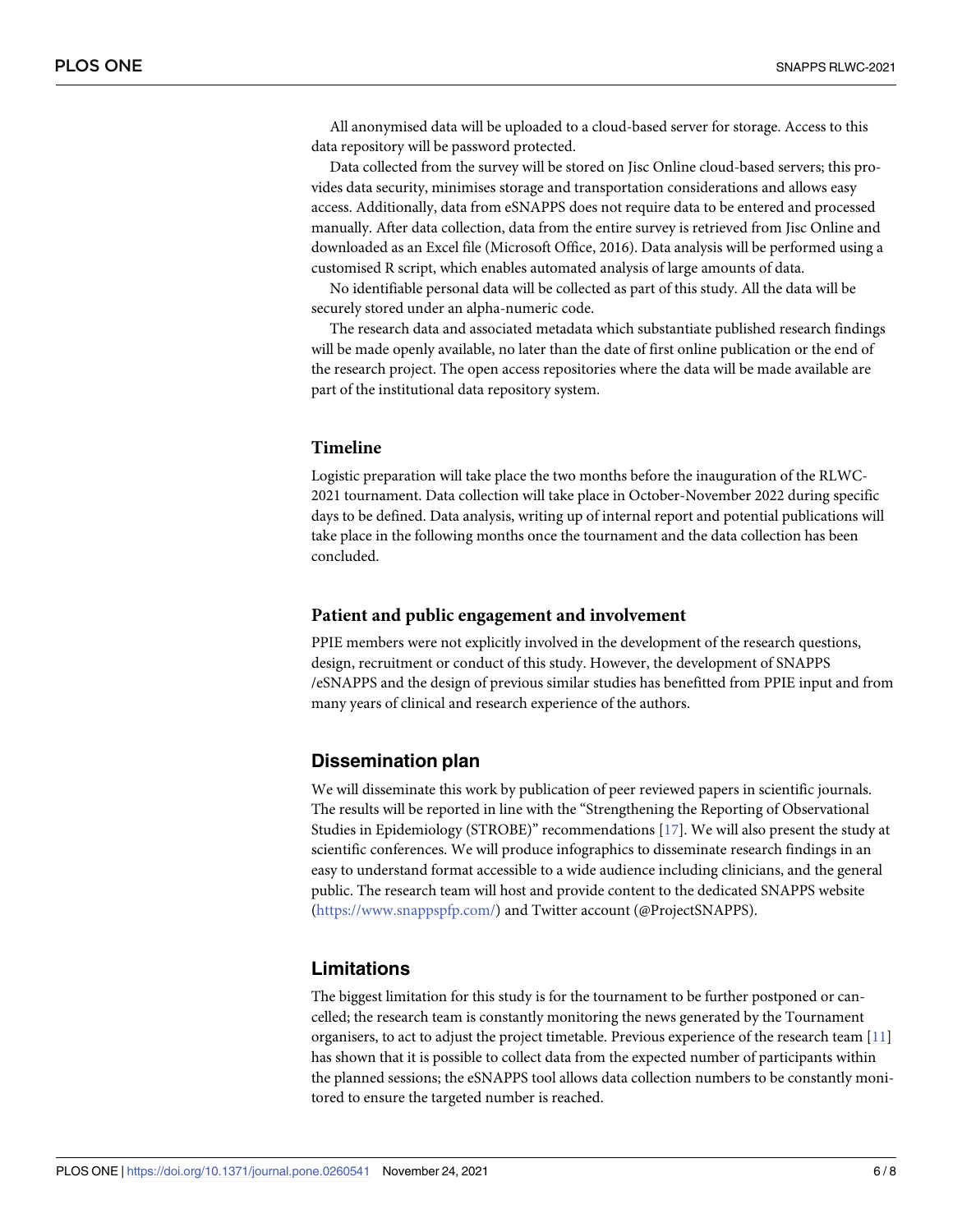## <span id="page-7-0"></span>**Supporting information**

**S1 [File.](http://www.plosone.org/article/fetchSingleRepresentation.action?uri=info:doi/10.1371/journal.pone.0260541.s001) Demographic questions.** (DOCX)

**S2 [File.](http://www.plosone.org/article/fetchSingleRepresentation.action?uri=info:doi/10.1371/journal.pone.0260541.s002) Quality of life questions.** (DOCX)

## **Acknowledgments**

We would like to thank Professor Paola Dey from Edge Hill University for her advice and help for the sample size calculation, and Professor Richard Greene from Manchester Metropolitan University for his support for this proposal.

## **Author Contributions**

**Conceptualization:** María B. Sánchez, James Selfe.

Methodology: María B. Sánchez, James Selfe, Michael J. Callaghan.

**Writing – original draft:** Marı´a B. Sa´nchez, James Selfe, Michael J. Callaghan.

**Writing** – **review & editing:** María B. Sánchez, James Selfe, Michael J. Callaghan.

## **References**

- **[1](#page-1-0).** Heintjes EM, Berger M, Bierma-Zeinstra SMA, Bernsen RMD, Verhaar JAN, Koes BW. Exercise therapy for patellofemoral pain syndrome. Cochrane Database of Systematic Reviews. 2003(4). [https://doi.](https://doi.org/10.1002/14651858.CD003472) [org/10.1002/14651858.CD003472](https://doi.org/10.1002/14651858.CD003472) PMID: [14583980](http://www.ncbi.nlm.nih.gov/pubmed/14583980)
- **[2](#page-1-0).** Rothermich MA, Glaviano NR, Li J, Hart JM. Patellofemoral pain: epidemiology, pathophysiology, and treatment options. Clinical Journal of Sport Medicine. 2015; 34(2):313–27.
- **[3](#page-1-0).** Smith BE, Selfe J, Thacker D, Hendrick P, Bateman M, Moffatt F, et al. Incidence and prevalence of patellofemoral pain: A systematic review and meta-analysis. PloS one. 2018; 13(1):e0190892–e. <https://doi.org/10.1371/journal.pone.0190892> PMID: [29324820](http://www.ncbi.nlm.nih.gov/pubmed/29324820)
- **[4](#page-2-0).** Selfe J, Janssen J, Callaghan M, Richards J. Models for patellofemoral pain. Patellofemoral Pain: An evidence-based clinical guide: Nova Science Publishers; 2017.
- **[5](#page-2-0).** Powers CM, Bolgla LA, Callaghan MJ, Collins N, Sheehan FT. Patellofemoral Pain: Proximal, Distal, and Local Factors—Second International Research Retreat, August 31–September 2, 2011, Ghent, Belgium. Journal of Orthopaedic & Sports Physical Therapy. 2012; 42(6):A1–A54.
- **[6](#page-2-0).** Ibeachu C, Selfe J, Sutton CJ, Dey P. Knee problems are common in young adults and associated with physical activity and not obesity: the findings of a cross-sectional survey in a university cohort. BMC Musculoskeletal Disorders. 2019; 20(1):116. <https://doi.org/10.1186/s12891-019-2487-2> PMID: [30885176](http://www.ncbi.nlm.nih.gov/pubmed/30885176)
- **[7](#page-2-0).** Urquhart DM, Tobing JFL, Hanna FS, Berry P, Wluka AE, Ding C, et al. What Is the Effect of Physical Activity on the Knee Joint? A Systematic Review. Medicine & Science in Sports & Exercise. 2011; 43(3). <https://doi.org/10.1249/MSS.0b013e3181ef5bf8> PMID: [20631641](http://www.ncbi.nlm.nih.gov/pubmed/20631641)
- **[8](#page-2-0).** Dey P, Callaghan M, Cook N, Sephton R, Sutton C, Hough E, et al. A questionnaire to identify patellofemoral pain in the community: an exploration of measurement properties. BMC Musculoskeletal Disorders. 2016; 17(1):237. <https://doi.org/10.1186/s12891-016-1097-5> PMID: [27245443](http://www.ncbi.nlm.nih.gov/pubmed/27245443)
- **[9](#page-2-0).** Brushøj C, Hölmich P, Nielsen MB, Albrecht-Beste E. Acute patellofemoral pain: aggravating activities, clinical examination, MRI and ultrasound findings. British Journal of Sports Medicine. 2008; 42(1):64. <https://doi.org/10.1136/bjsm.2006.034215> PMID: [17562742](http://www.ncbi.nlm.nih.gov/pubmed/17562742)
- **[10](#page-2-0).** Callaghan M, Selfe J, Dey P. Activity-associated pain in patellofemoral pain syndrome: How does it inform research and practice? Physiotherapy. 2009; 95(4):321–2. [https://doi.org/10.1016/j.physio.](https://doi.org/10.1016/j.physio.2009.06.006) [2009.06.006](https://doi.org/10.1016/j.physio.2009.06.006) PMID: [19892099](http://www.ncbi.nlm.nih.gov/pubmed/19892099)
- **[11](#page-2-0).** Yusuf M, Dey P, Callaghan M, Relph N, Gichuru P, Pinner S, et al. Validation and utilisation of a digital version of the Survey instrument for Natural history, Aetiology and Prevalence of Patellofemoral pain Studies (eSNAPPS). Physical Therapy in Sport. 2021.